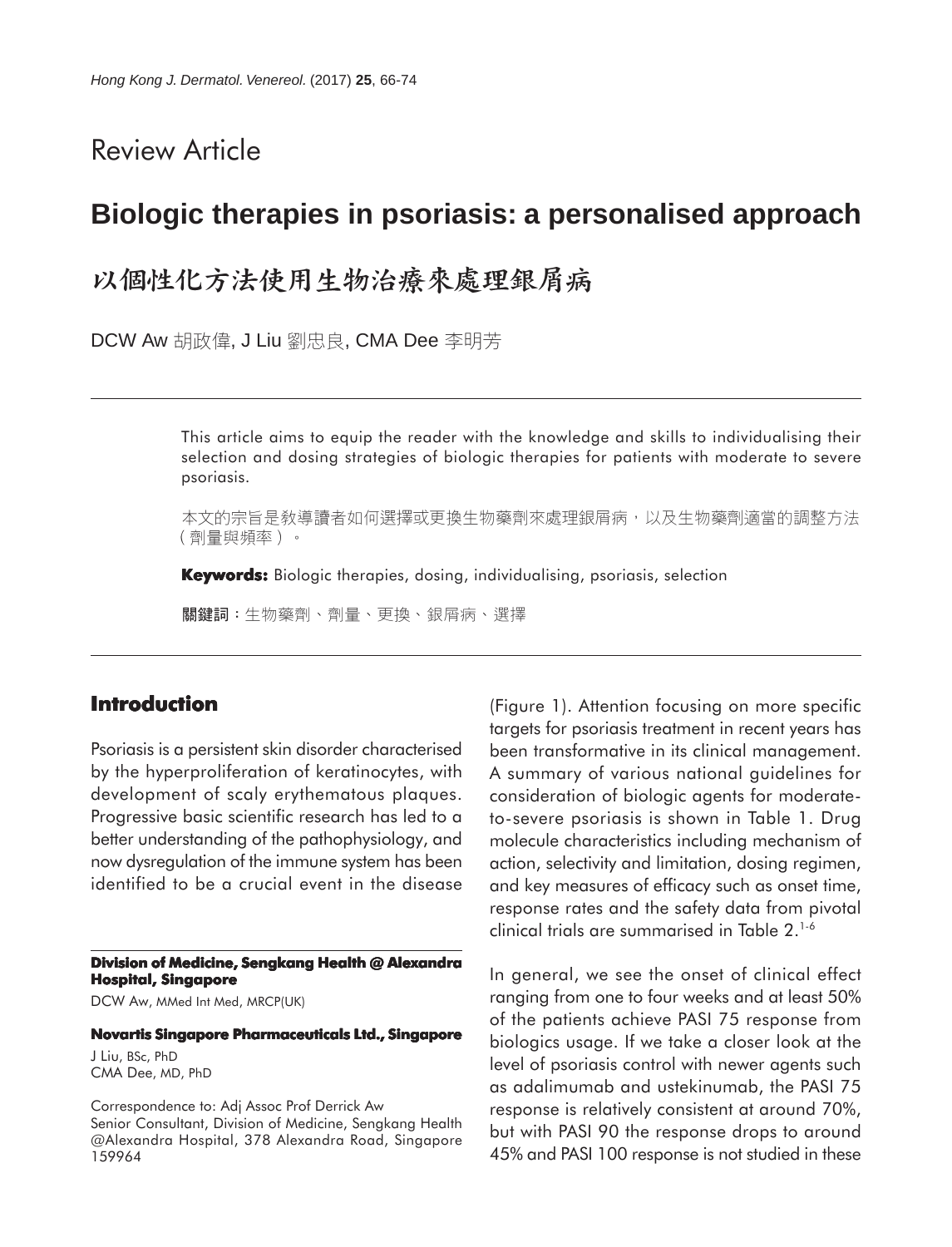agents. However, secukinumab, the latest and first in class biologic that specifically targets IL-17A promises superior levels of PASI 75, PASI 90, and PASI 100 responses. Indeed, a recently published clinical trial which directly compared secukinumab with ustekinumab demonstrated clear superiority of secukinumab in terms of "clearing skin" of patients with moderate-to-severe psoriasis (PASI 90 responders of 79% vs 57.6% at week 16, and 74.9% vs 60.6% at week 52). The proportion of patients with DLQI 0/1 response was also consistently and statistically higher in the secukinumab group at every monthly timepoint.<sup>7</sup>

Given the achievement of new levels of psoriasis control, current treatment guidelines and algorithms may not have caught up with the availability of some of the newest drugs, and more importantly there is a need to re-think on how applicable current treatment goals are as we enter into a new era in use of biological agents. With increasing clinical experience, this review attempts to look at the practical use of biologic therapies in moderate-to-severe psoriasis with a personalised and holistic approach, addressing the question of the choice of the right biologic for the right patient at the right time.

Environmental and genomic factors contribute to a dysregulation of keratinocytes producing proinflammatory cytokines which in turn activate dendritic cells. Activated dendritic cells release IL-12 and IL-23 which polarise naïve T cells into type 1 T helper (Th1) and type 17 T helper (Th17) cells, respectively. IL-17A is the signature cytokine product of Th17 cells while IL-23 is necessary to



Figure 1. IL-17A both directly induces and synergises with other cytokines to promote autoimmune tissue inflammation.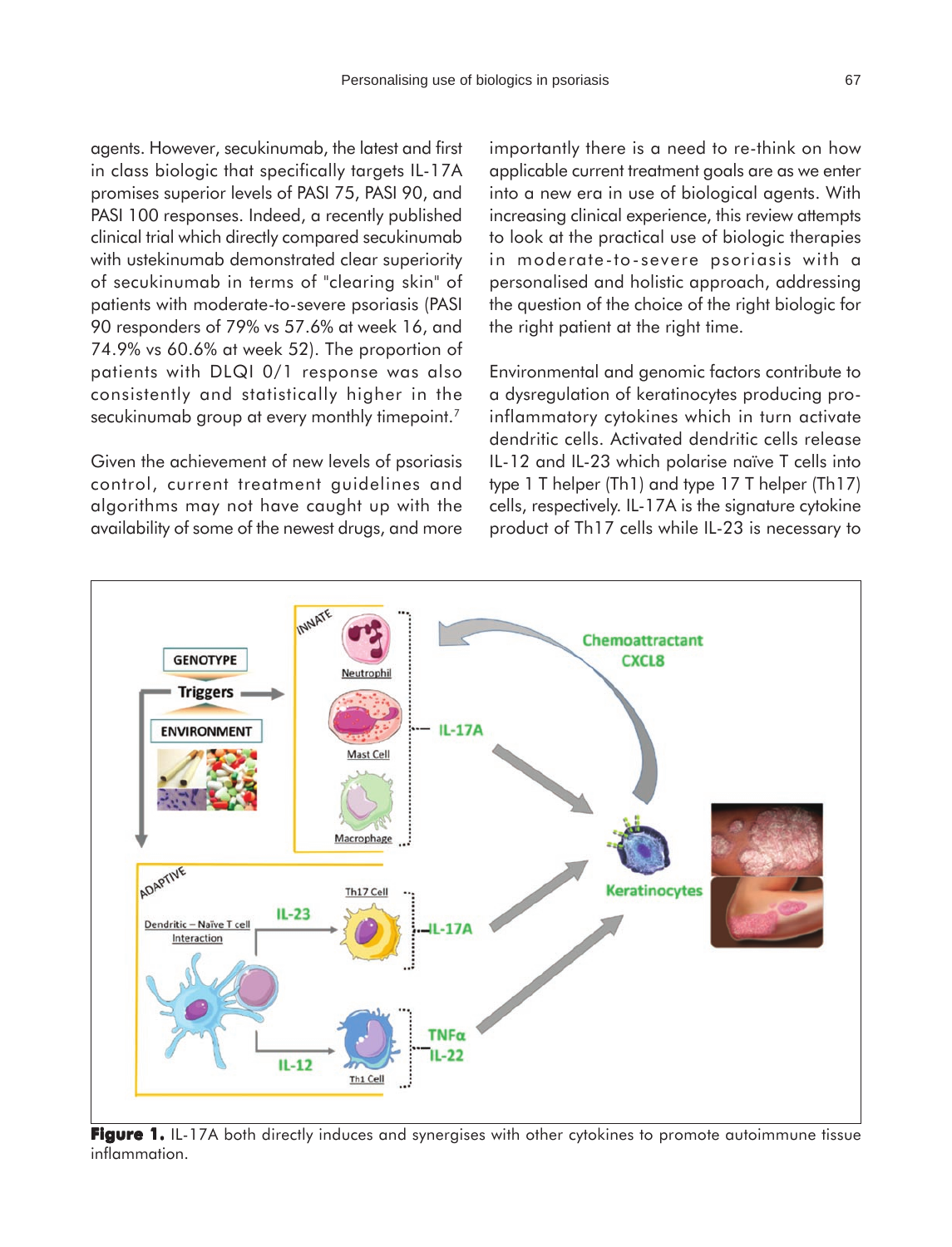stabilise Th17 cell activation. Both cytokines are considered to play crucial and integral roles in the development of psoriatic plaques. IL-17A is not only a major activator of keratinocytes causing epidermal changes but it also induces in keratinocytes the release of chemokines that attract neutrophils, mast cells, and macrophages to the skin. Infiltration and crosstalk between these different immune cells lead to the release of even more IL-17A as well as additional cytokines such as TNF- $\alpha$  and IL-22 that further drive keratinocyte activation and the commencement of a positive feedback inflammatory loop. This current model for psoriasis pathogenesis focuses on the roles of innate immune cells in local tissue, adaptive T cell response, and in particular, the key inflammatory cytokines IL-23/IL-17A axis. A plethora of cytokines including TNF-α, IFN-γ, IL-6, IL-12, IL-17, IL-22, and IL-23 leads to increased keratinocyte activation and the commencement of a positive feedback inflammatory loop.8

# **How to use biologic treatment in special situations**

# *A. Physiological categories*

For a long time, etanercept (0.8 mg/kg weekly, up to maximum dose of 50 mg) was the only biologic approved in the EU for ≥6 years old and UK for ≥8 years old.24 Adalimumab (weight-based dosing, 10-40 mg) was recently approved in the EU for  $\geq$ 4 years old.<sup>25</sup> Ustekinumab was recently shown in a phase 3 study (CADMUS) to be safe

**Table 1.** Summary of various national guidelines for consideration of biologic agents for moderate-to-severe psoriasis

| American Academy of Dermatology <sup>2</sup>                          | BSA $\geq$ 5%                                                                                                                                                                                                                                                                                                                                                 |
|-----------------------------------------------------------------------|---------------------------------------------------------------------------------------------------------------------------------------------------------------------------------------------------------------------------------------------------------------------------------------------------------------------------------------------------------------|
| British Association of Dermatologists <sup>9</sup>                    | $BSA > 10\%$ or PASI $>10$<br>$^{+}$<br>DLQI > 10<br>$^{+}$<br>Unable to use or failed standard systemic Rx                                                                                                                                                                                                                                                   |
| <b>European Academy of Dermatology</b><br>& Venereology <sup>10</sup> | DLQI > 10<br>$^{+}$<br>Unable to use or failed standard systemic Rx                                                                                                                                                                                                                                                                                           |
| Malaysian Clinical Practice Guidelines <sup>11</sup>                  | Criteria A (Severe Disease):<br>1. PASI $\geq$ 20 OR<br>2. BSA ≥30% OR<br>3. DLQI $\geq$ 18<br>$^+$<br>Criteria B (Clinical Categories):<br>1. Contraindications to standard systemic treatment AND/OR<br>2. Intolerance to standard systemic treatment AND/OR<br>3. Failed standard systemic treatment                                                       |
| Singapore Clinical Practice Guidelines <sup>12</sup>                  | Moderate-to-severe psoriasis and intolerance/contraindication/<br>failure of phototherapy or standard systemic therapy, or severe<br>unstable life-threatening disease.<br>("standard systemic therapy" is defined as cyclosporine 2-5 mg/<br>kg/day for 12 weeks, methotrexate 15 mg-25 mg weekly for 12<br>weeks, acitretin 25-50 mg daily for 12-24 weeks) |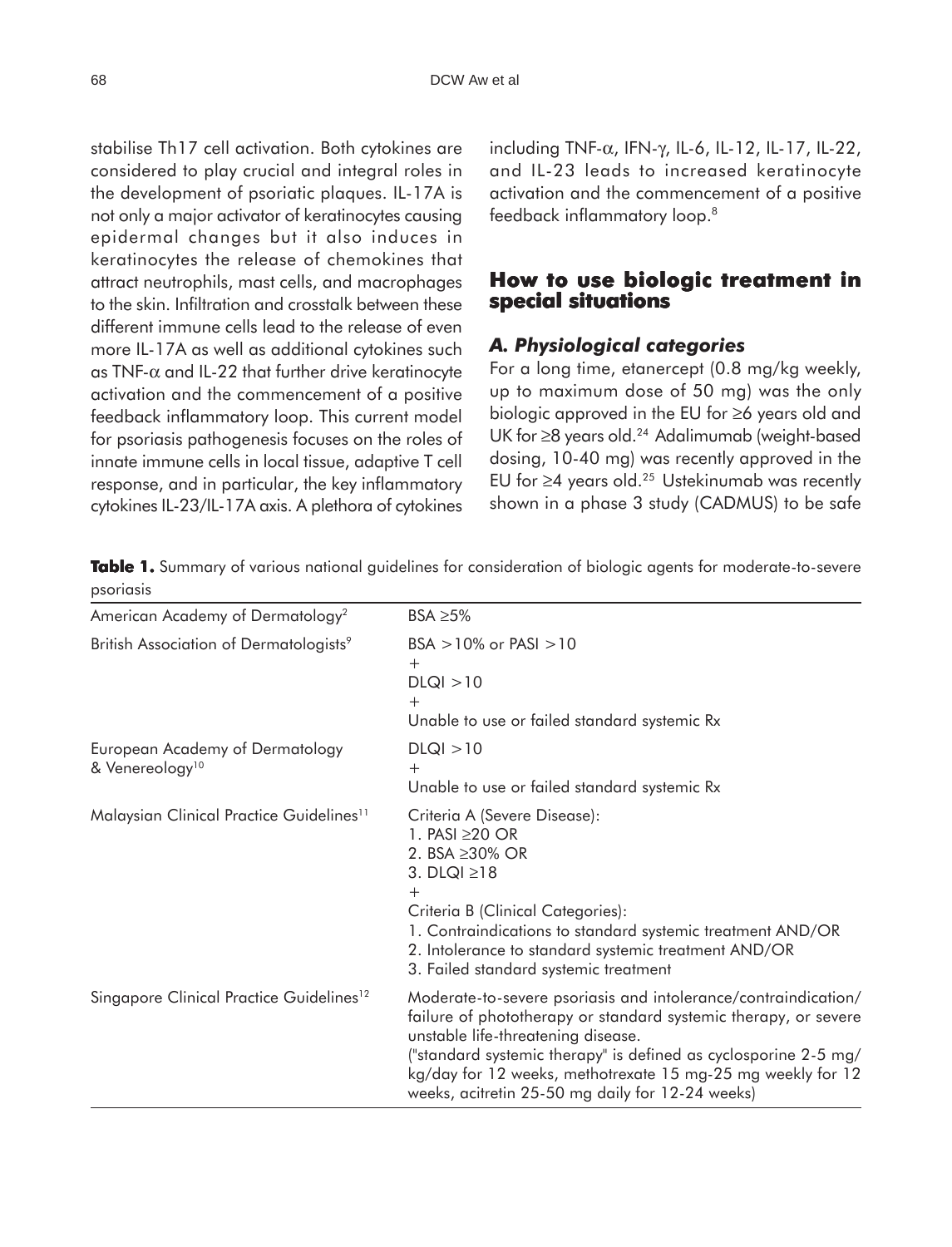|                                             | <b>Etanercept</b><br>(Enbrel <sup>®</sup> )                                                  | <b>Infliximab</b><br>(Remicade®)                                                             | <b>Adalimumab</b><br>(Humira®)                                                                      | <b>Ustekinumab</b><br>(Stelara®)                                                                             | Secukinumab<br>(Cosentyx®)                                                     | (Taltz®)                                                                                      | Ixekizumab Brodalumab<br>(Siliq <sup>®</sup> )                                                                                |
|---------------------------------------------|----------------------------------------------------------------------------------------------|----------------------------------------------------------------------------------------------|-----------------------------------------------------------------------------------------------------|--------------------------------------------------------------------------------------------------------------|--------------------------------------------------------------------------------|-----------------------------------------------------------------------------------------------|-------------------------------------------------------------------------------------------------------------------------------|
|                                             |                                                                                              |                                                                                              |                                                                                                     |                                                                                                              |                                                                                |                                                                                               |                                                                                                                               |
| Mechanism<br>of action                      | $TNF\alpha$<br>inhibition<br>Soluble decoy<br>TNF receptor<br>fused to FcMAB                 | $TNF\alpha$<br>inhibition<br>Chimeric<br>MAB to TNF                                          | $TNF\alpha$<br>inhibition<br>Fully human<br>MAB to TNF                                              | $IL-12/23$<br>inhibition<br>Fully human<br>MAB to p40<br>subunit shared<br>by IL-12<br>and IL-23             | $IL-17A$<br>inhibition<br>Fully human<br>MAB to<br>$IL-17A$                    | $IL-17A$<br>inhibition<br>Humanised<br>MAB to<br>$IL-17A$                                     | $IL-17$<br>inhibition<br>Fully human<br>MAB to<br>IL-17RA                                                                     |
| Half-life                                   | 102±30 hours                                                                                 | 7.7 to 9.5<br>days                                                                           | 2 wks,<br>ranging from<br>10 to 20 days                                                             | $14.9 \pm 4.6$ to<br>45.6±80.2<br>days                                                                       | 22 to 31 days                                                                  | 13 days                                                                                       |                                                                                                                               |
| Dosing                                      | S, 50 mg<br>following<br>Start: twice<br>weekly for<br>3 mths<br>Then: every wk              | IV 5 mg/kg<br>Start: 0, 2,<br>6 wk<br>Then: every<br>8 wks                                   | SC following<br>Start: 80 mg<br>at wk 0<br>Then: 40 mg<br>every other wk                            | SC 45 mg<br>or 90 mg if<br>weight<br>$>100$ kg<br>following<br>Start: 0, 4 wk<br>Then: every<br>12 wks       | SC 300 mg<br>following<br>Start: 0, 1, 2,<br>$3, 4$ wk<br>Then: every<br>4 wks | SC following<br>Start: 160 mg 210 mg<br>at wk 0<br>Then: 80 mg<br>every 2 wks                 | SC 140 mg or<br>every 2 wks                                                                                                   |
| PASI75<br>PASI90<br><b>PASI100</b>          | Short-term (3-4 mths) efficacy<br>47%13<br>21%<br>$\overline{\phantom{0}}$                   | 80%1<br>57%                                                                                  | 71%14<br>45%<br>$\overline{\phantom{0}}$                                                            | 68-74%15<br>36-45%<br>$\overline{\phantom{0}}$                                                               | 77-82% <sup>4</sup><br>54.2-59.2%-wk 12<br>72.4-79% <sup>16</sup> -wk 16       | 87-90%17<br>68-71%<br>$\overline{\phantom{a}}$                                                | 67-86%18<br>26-44%                                                                                                            |
| PASI75<br>PASI90<br><b>PASI100</b>          | Long-term (>1 year) efficacy<br>51.6%19<br>22.8%<br>$\overline{\phantom{0}}$                 | 56.8%20<br>39.4%<br>$\overline{\phantom{a}}$                                                 | 84% <sup>21</sup><br>58%<br>33%                                                                     | 71.4-78.9% <sup>22</sup><br>45.9-55.1%<br>$\overline{\phantom{0}}$                                           | 74.3-78.6%<br>60-65%<br>36.2-39.2%                                             | 83%6<br>73%<br>55%                                                                            | $\overline{\phantom{0}}$                                                                                                      |
| Screening<br>labs                           | Screen for<br>infections e.g.<br>HIV, HepB/C,<br>active or LTBI                              | Screen for<br>infections e.g.<br>HIV, HepB/C,<br>active or LTBI                              | Screen for<br>infections e.g.<br>HIV, HepB/C,<br>active or LTBI                                     | Screen for<br>infections e.g.<br>HIV, HepB/C,<br>active or LTBI                                              | Screen for<br>infections e.g.<br>HIV, HepB/C,<br>active or LTBI                | Screen for<br>active or LTBI                                                                  | Screen for<br>infections e.g. infections e.g.<br>HIV, HepB/C, HIV, HepB/C,<br>active or LTBI                                  |
| Monitoring<br>labs                          | - Signs/<br>Symptoms for<br>infections esp.<br>ТB<br>- No live<br>vaccinations               | - Signs/<br>Symptoms for<br>infections esp.<br>ТB<br>- No live<br>vaccinations               | - Signs/<br>Symptoms for<br>infections esp.<br>ТB<br>- No live<br>vaccinations                      | - Signs/<br>Symptoms for<br>infections esp.<br>ТB<br>- No live<br>vaccinations                               | - Signs/<br>Symptoms for<br>infections esp.<br>ТB<br>- No live<br>vaccinations | - Signs/<br>TΒ<br>- No live<br>vaccinations                                                   | - Signs/<br>Symptoms for Symptoms for<br>infections esp. infections esp.<br>ΤB<br>- No live<br>vaccinations                   |
| Adverse<br>events of<br>special<br>interest | - Reactivation of<br>LTBI<br>- Hepatosplenic<br>T-cell lymphoma<br>and other<br>malignancies | - Reactivation of<br>LTBI<br>- Hepatosplenic<br>T-cell lymphoma<br>and other<br>malignancies | - Reactivation of<br><b>LTBI</b><br>- Hepatosplenic<br>T-cell lymphoma<br>and other<br>malignancies | - Reactivation of<br><b>LTBI</b><br>- Reversible<br>Posterior<br>Leukoencephalopathy neutropenia<br>syndrome | - Higher incidence - Higher<br>of Candida<br>infections<br>- Risk of<br>- IBD  | incidence of<br>Candida<br>infections<br>- Oral herpes<br>- Risk of<br>neutropenia<br>$-$ IBD | - Higher<br>incidence of<br>Candida<br>infections<br>- Risk of<br>neutropenia<br>- Risk of suicidal<br>ideation <sup>23</sup> |

## Table 2. Summary of characteristics of biological agents approved for moderate-to-severe psoriasis

Abbreviations: wk=week, mth=month, SC=subcutaneous, IV=intravenous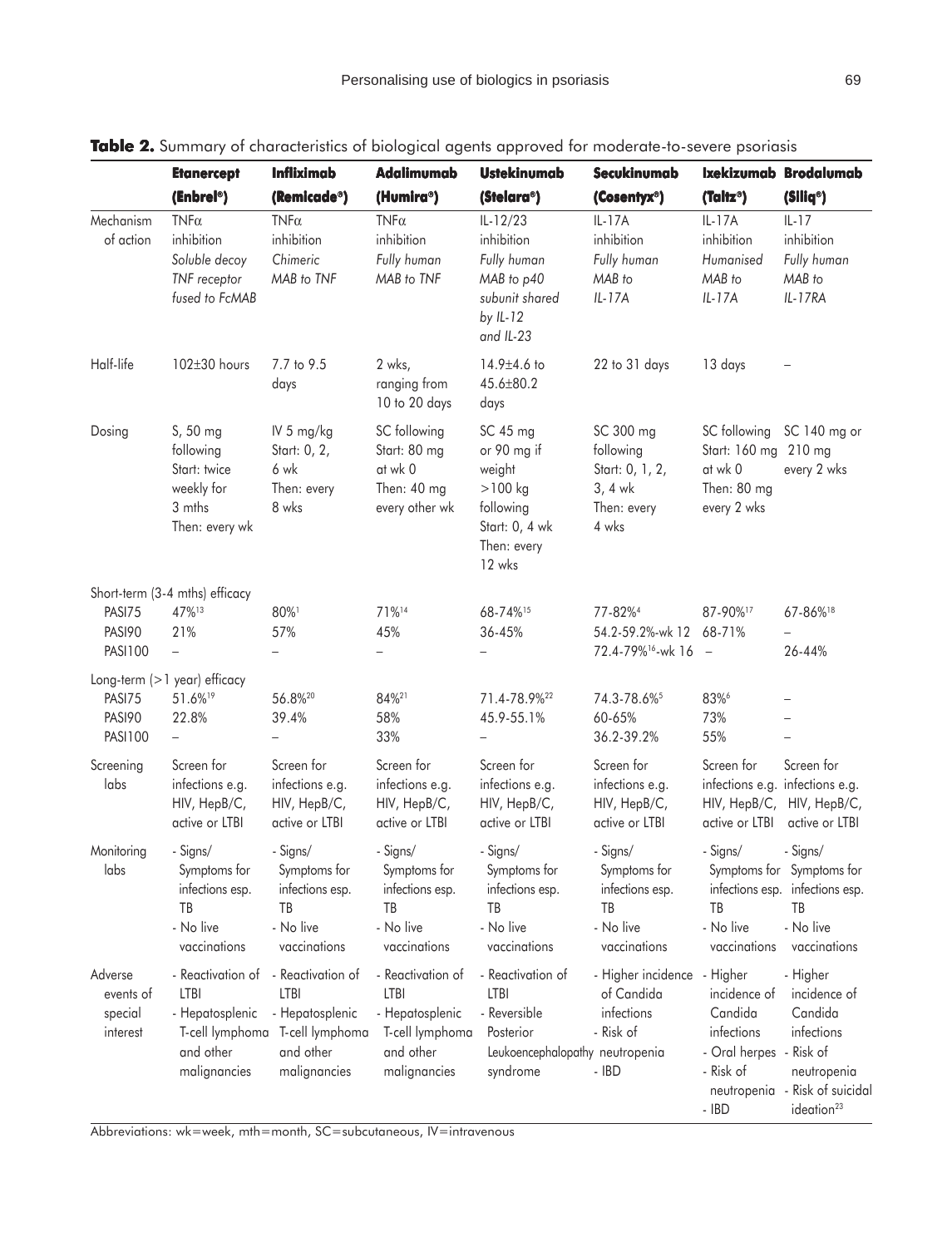and efficacious for adolescents (12-17 years old) over one year.26 All other biologics, if used in children, are off-label and reported as case series or reports.

The use of biologics in women planning for pregnancy or who are pregnant relates to the safety profile and all biologics (in Table 2) are listed as pregnancy category B. Several publications have looked at the outcomes of pregnancy following exposure to  $TNF-\alpha$  inhibition but in diseases other than psoriasis. The latest European League Against Rheumatism (EULAR) recommendations are that TNF- $\alpha$  inhibitors can be continued during the first part of pregnancy but that only etanercept be considered for use throughout pregnancy due to low rate of transplacental passage. Where **breastfeeding** is concerned, TNF- $\alpha$  inhibitors can be continued since low transfer to breast milk has been shown.27 The newer biologics should be avoided in pregnancy and lactation until more safety data becomes forthcoming.

Elderly people of  $>65$  years old have clinical features that differ from younger patients and the introduction of biologic therapy in the elderly has been slow. A retrospective review of patient visits for psoriasis and psoriatic arthritis collected over a seven-year period showed similar efficacy between conventional systemic therapy and biologic therapy in patients 65 years of age and older, but a higher rate of adverse events in the elderly on conventional systemic therapy; suggesting that biologic therapy may be a safer option for an elderly patient.28 In the latest secukinumab phase 3 clinical trials, of the 3,430 patients, a total of 230 were 65 years of age or older and 32 patients were 75 years of age or older − based on population pharmacokinetic analysis, clearance in elderly patients was similar to that in patients less than 65 years of age.<sup>29</sup>

#### *B. Comorbidities*

Obesity is a prevalent comorbidity in patients with psoriasis and may reduce the response to therapy of some biologics. In fact, obesity was found to be one independent factor contributing to shortened drug survival in an American observational study of 427 patients receiving biologics over an 8-10 year period.30 Of all the biologics discussed, note that only ustekinumab has a weight-based dosing protocol.

A comprehensive review of 46 studies, most of which were retrospective studies in rheumatoid arthritis and inflammatory bowel patients, essentially concluded that TNF- $\alpha$  inhibitors can be safely continued through low-risk **procedures** (such as endoscopy, ophthalmolgical and any ambulatory procedures). A case-by-case approach should be adopted based on the patient's risk factors and comorbidities for intermediate-risk (such as orthopaedic, urological and prostate surgery) and high-risk procedures (such as cardiothoracic and vascular surgery and surgery lasting longer than 4 hours).<sup>31</sup> For patients undergoing major surgery, it is widely recommended that biologics be stopped for at least 4 to 5 half-lives prior due to possible increased risk of infections. Biologics can be restarted post-operatively if there is no evidence of infection and that wound healing is satisfactory. It was deemed insufficient evidence to make firm recommendations with regards to the newer biologics.

Hepatitis B viral (HBV) reactivation in patients on certain biologic therapy may occur. Patients with chronic HBV infection (HBsAg+, HBcAb+, persistently or intermittently elevated LFT results) should be evaluated by a hepatologist and undergo further testing (HBeAg, HBeAb, HBV DNA quantification) to determine if they are active or inactive carriers. For chronic active carriers (HBeAg+, HBV DNA >105 copies/mL), antiviral prophylaxis is recommended. Chronic inactive HBV carriers (HBeAg-, HBV DNA <104 copies/mL) may be treated, but this decision should be made in consultation with a hepatologist.<sup>32</sup> As such, antiviral therapy for 2-4 weeks preceding the treatment is recommended if biologics are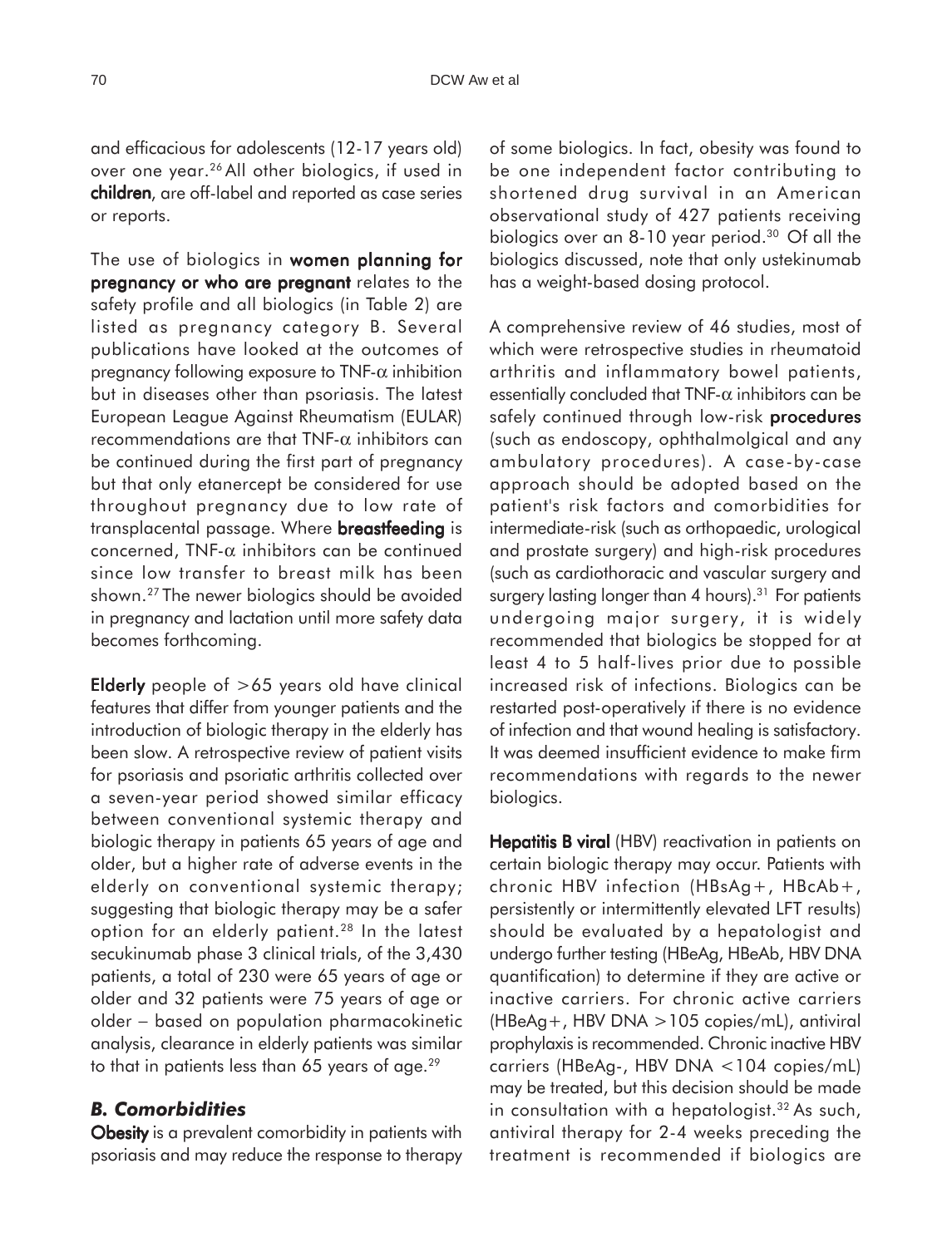required for a HBV positive individual with inactive disease.<sup>12</sup> Small studies showed that TNF- $\alpha$ inhibition (when combined together with interferon and ribavirin) is safe in Hepatitis C viral positive patients.33 There are several reports of successful TNF- $\alpha$  inhibition in rheumatological conditions in  $HIV$ -positive patients.  $34$ 

For patients with latent TB infection (LTBI), it is generally recommended to start prophylactic isoniazid for 6 to 9 months (it would be prudent to adhere to local country guidelines) but biologics can be started after at least one month of prophylaxis.35

#### *C. Psoriasis subtypes*

Psoriatic arthritis is a heterogeneous disease that involves inflammation in the joints and spine, soft tissue inflammation, dactylitis and enthesitis and occurs in about 30% of patients with psoriasis. TNF- $\alpha$  inhibition with good ACR 20 response is perceived as the gold standard for such patients. Recent phase 3 clinical trials in patients with psoriatic arthritis demonstrated for the first time that anti-17A targeted therapy can have ACR responses in the range of TNF- $\alpha$  inhibition.<sup>36</sup>

It is well known that nail and scalp psoriasis are often correlated with more severe skin disease and resistance to available therapies. Encouragingly, all biologics so far have shown slow but excellent results in nail psoriasis. $37$  For scalp psoriasis, infliximab and ustekinumab exhibited the greatest efficacy compared to adalimumab and etanercept in a retrospective comparative study in a tertiary psoriasis centre.<sup>38</sup> It is unsurprising that secukinumab is showing very promising results too but published literature is eagerly anticipated.

Most, if not all, biologics have shown promising results in treatment of erythrodermic and pustular psoriasis in case-reports, case-series and uncontrolled trials.39 It would appear that pustular psoriasis generally is more responsive to biologic therapy than erythroderma.

Finally, palmoplantar psoriasis is another variant that is notoriously resistant to treatment. There is some evidence of effectiveness with TNF- $\alpha$ inhibition (infliximab & adalimumab >etanercept), but these drugs sometimes initiate a paradoxical psoriasis and pustular flare.40 Ustekinumab dosed at 90 mg has been tried in an investigator-initiated open-label trial and appears be effective in controlling the signs and symptoms of palmoplantar psoriasis where 35% of ustekinumab-treated subjects had an improvement of 50% in PGA at week 16.<sup>41</sup> Results from an ongoing study with secukinumab are anticipated.

## **How to get the best out of a particular biologic**

### *A. Monitoring while on biologics*

How patients on biologics should be monitored is not fully characterised yet and more importantly clinical practices and guidelines vary. A 5-year prospective study of 162 patients on anti-TNF showed that routine testing is largely unsupported because laboratory abnormalities detected were not clinically meaningful.42 We would like to advocate that clinicians adopt a country-specific and rational approach on a case-by-case basis. For example, the author (DCWA) performs annual assessments of interferon-gamma release assays for his biologic-treated patients who stay in TBendemic areas.

## *B. Dose escalation*

Some biologics may exhibit gradual loss of efficacy over time likely due to the development of treatment-emergent anti-drug antibodies.43 Off-label biologic regimens may be necessary and commonly employed strategies to improve efficacy for non-responders are dose increase (as seen most commonly with infliximab and etanercept) or dose frequency increase (as seen most commonly with adalimumab and ustekinumab).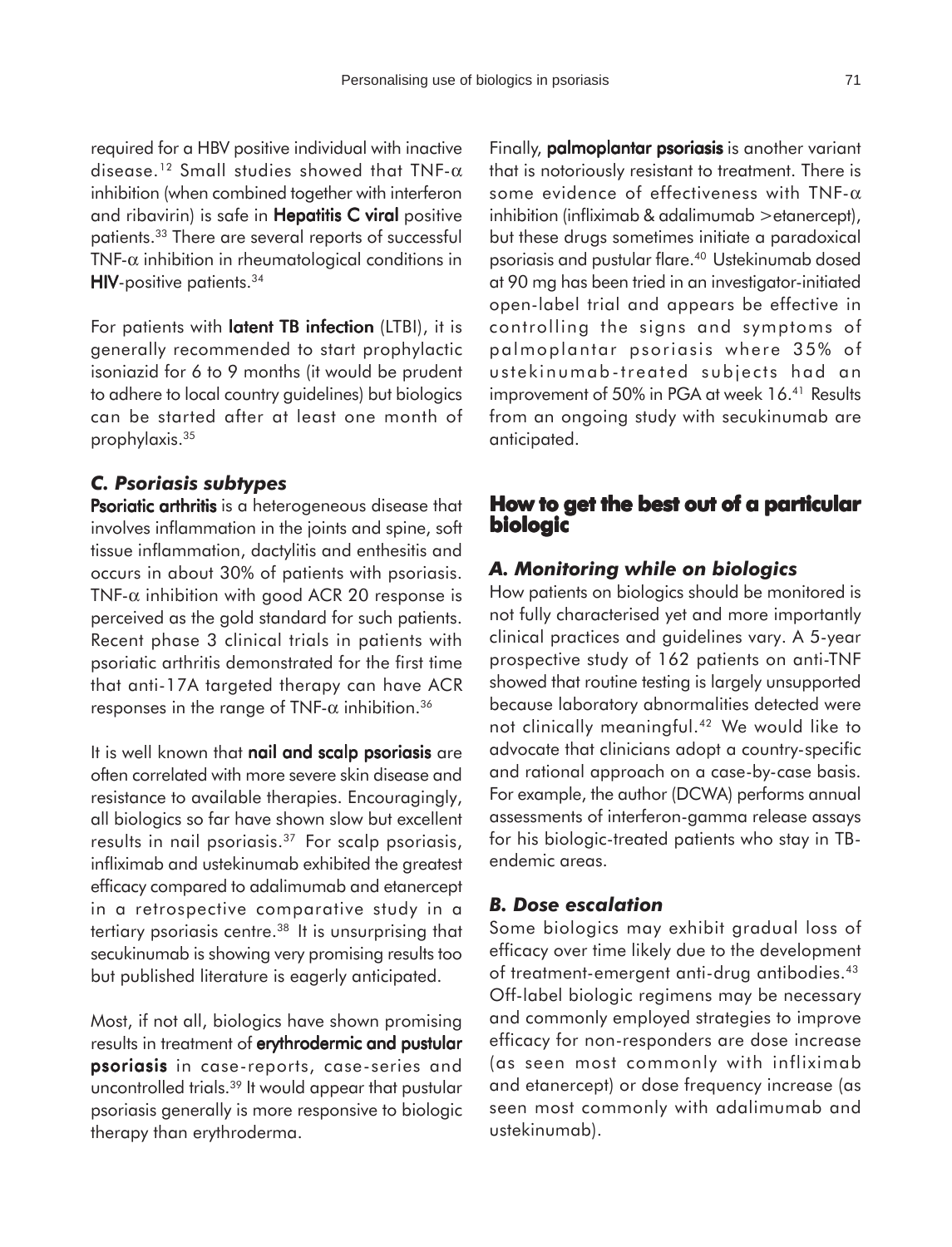## *C. Dose reduction*

With newer biologics like secukinumab and ustekinumab that deliver high efficacy, many physicians and patients find dose reduction or tapering a tempting thought. All of the biologics discussed do not exhibit rebound phenomenon on cessation and may be stopped abruptly. However, patients must be aware that psoriasis is a chronic disease and will invariably relapse on cessation of therapy. Continuous therapy is definitely more efficacious and is associated with less development of anti-drug antibodies (with associated loss of efficacy and side effects). Indeed, previous dose reduction studies conferred that decreased dosing of biologic therapy resulted in poorer outcomes than standard biologic treatment.

## *D. Switching between biologics*

In our experience, switching to another biologic is not infrequent for various reasons. This appears to provide response even if the second biologic is from the same class of action e.g. TNF- $\alpha$ inhibition. If switching is performed for reason of lack of efficacy, the standard induction dose may be administered at the time of the next scheduled dose without the need for a washout period.44 However, real-world data has demonstrated a shortening of drug survival in patients who switch from one biologic to another.<sup>45</sup> Plausible explanations are that some patients have higher rate of antibody catabolism which is independent of its specificity, or that long-term suppression of a cytokine causes an induction of other proinflammatory cytokines with the redundant function. As far as possible, physicians should thus try to optimise the current biologic before considering a switch in biologic.

# **Conclusion**

There is increasing recognition of the value of biologics therapy in psoriasis and hence an increasing importance of a holistic clinical approach when treating patients. This review gives

an up-to-date overview of the emerging treatment paradigms for the optimal management of patients with psoriasis and attempts to provide a best practice viewpoint with key discussion on the role of emerging new biological agents, individualised approach of using biologics, and developing strategies to ensure the optimal and successful outcomes of therapy.

#### **References**

- 1. Reich K, Nestle FO, Papp K, Ortonne JP, Evans R, Guzzo C, et al. Infliximab induction and maintenance therapy for moderate-to-severe psoriasis: a phase III, multicentre, double-blind trial. Lancet 2005;366:1367- 74.
- 2. Menter A, Gottlieb A, Feldman SR, Van Voorhees AS, Leonardi CL, Gordon KB, et al. Guidelines of care for the management of psoriasis and psoriatic arthritis: Section 1. Overview of psoriasis and guidelines of care for the treatment of psoriasis with biologics. J Am Acad Dermatol 2008;58:826-50.
- 3. Papp KA, Langley RG, Lebwohl M, Krueger GG, Szapary P, Yeilding N, et al. Efficacy and safety of ustekinumab, a human interleukin-12/23 monoclonal antibody, in patients with psoriasis: 52-week results from a randomised, double-blind, placebo-controlled trial (PHOENIX 2). Lancet 2008;371:1675-84.
- 4. Langley RG, Elewski BE, Lebwohl M, Reich K, Griffiths CE, Papp K, et al. Secukinumab in plaque psoriasisresults of two phase 3 trials. N Engl J Med 2014;371 (4):326-38.
- 5. Menter A, Tyring SK, Gordon K, Kimball AB, Leonardi CL, Langley RG, et al. Adalimumab therapy for moderate to severe psoriasis: A randomized, controlled phase III trial. Am Acad Dermatol 2008;58:106-15.
- 6. Gordon K, Papp K, Poulin Y, Gu Y, Rozzo S, Sasso EH. Long-term efficacy and safety of adalimumab in patients with moderate to severe psoriasis treated continuously over 3 years: results from an open-label extension study for patients from REVEAL. J Am Acad Dermatol 2012; 66:241-51.
- 7. Blauvelt A, Reich K, Tsai TF, Tyring S, Vanaclocha F, Kingo K et al. Secukinumab is superior to ustekinumab in clearing skin of subjects with moderate-to-severe plaque psoriasis up to 1 year: Results from the CLEAR study. J Am Acad Dermatol 2017;76:60-9.
- 8. Speeckaert R, Lambert J, Grine L, Van Gele M, De Schepper D, van Geel N. The many faces of interleukin-17 in inflammatory skin diseases. Br J Dermatol 2016; 175:892-901.
- 9. Smith CH, Anstey AV, Barker JN, Burden AD, Chalmers RJ, Chandler DA, et al. British Association of Dermatologists' guidelines for biologic interventions for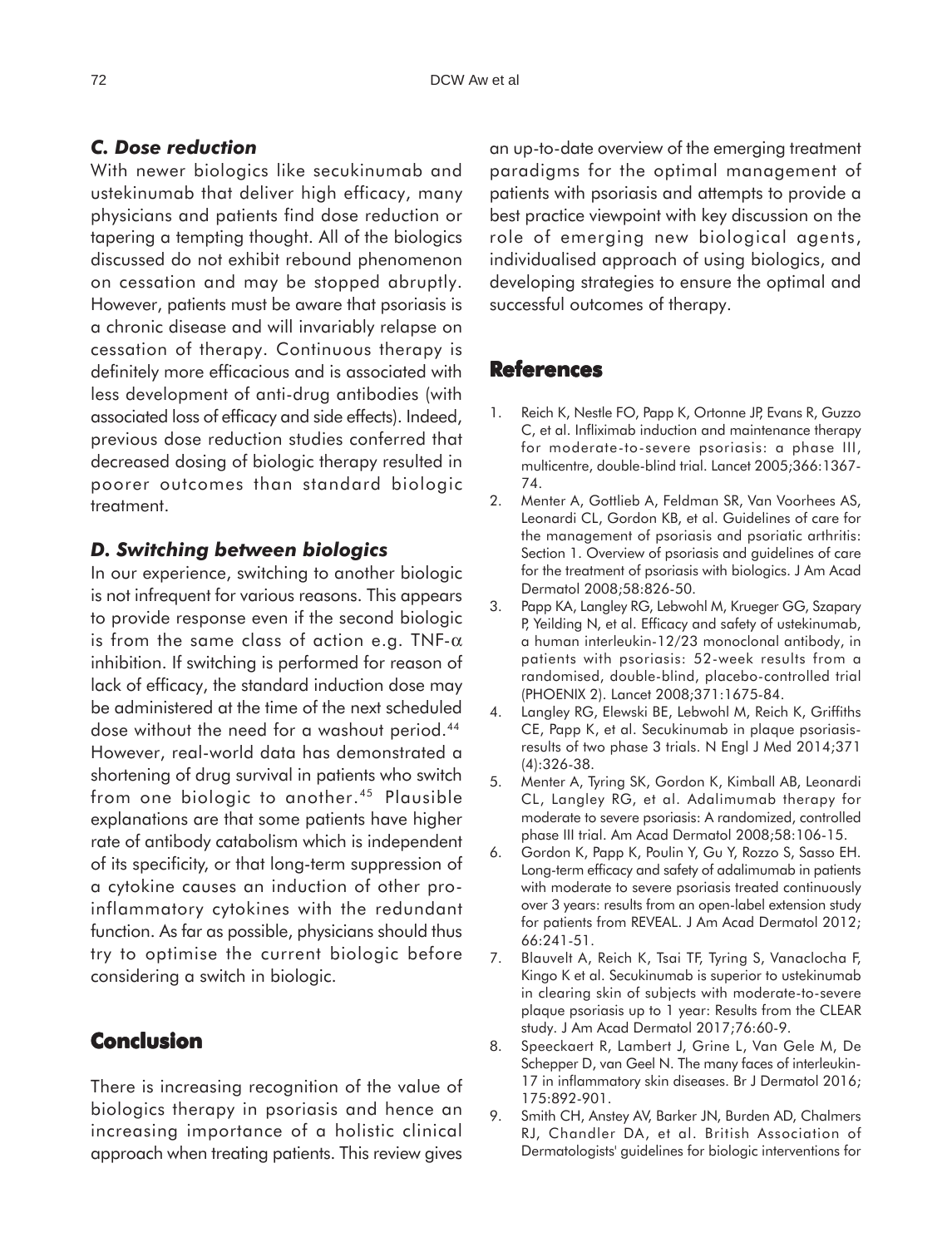psoriasis 2009. Br J Dermatol 2009;161:987-1019.

- 10. Nast A, Gisondi P, Ormerod AD, Saiag P, Smith C, Spuls PI, et al. European S3-Guidelines on the systemic treatment of psoriasis vulgaris-Update 2015-Short version-EDF in cooperation with EADV and IPC. J Eur Acad Dermatol Venereol 2015;29:2277-94.
- 11. Choon S, Chan L, Choon SE, Jamil A, Chin CL, Cheng CH, et al. Malaysian Clinical Practice Guideline for the Management of Psoriasis Vulgaris: Summary of recommendations for management in primary healthcare setting. Malays Fam Physician 2014;9:16-21.
- 12. Psoriasis Management Guidelines, Dermatological Society of Singapore Psoriasis Therapeutics Guidelines Workgroup 2016.
- 13. Tyring S, Gottlieb A, Papp K, Gordon K, Leonardi C, Wang A, et al. Etanercept and clinical outcomes, fatigue, and depression in psoriasis: double-blind placebocontrolled randomised phase III trial. Lancet 2006;367: 29-35.
- 14. Menter A, Tyring SK, Gordon K, Kimball AB, Leonardi CL, Langley RG, et al. Adalimumab therapy for moderate to severe psoriasis: A randomized, controlled phase III trial. J Am Acad Dermatol 2008;58:106-15.
- 15. Griffiths CE, Strober BE, van de Kerkhof P, Ho V, Fidelus-Gort R, Yeilding N, et al. Comparison of ustekinumab and etanercept for moderate-to-severe psoriasis. N Engl J Med 2010;362:118-28.
- 16. Thaçi D, Blauvelt A, Reich K, Tsai TF, Vanaclocha F, et al. Secukinumab is superior to ustekinumab in clearing skin of subjects with moderate to severe plaque psoriasis: CLEAR, a randomized controlled trial. J Am Acad Dermatol 2015;73:400-9.
- 17. Griffiths CE, Reich K, Lebwohl M, van de Kerkhof P, Paul C, Menter A, et al. Comparison of ixekizumab with etanercept or placebo in moderate-to-severe psoriasis (UNCOVER-2 and UNCOVER-3): results from two phase 3 randomised trials. Lancet 2015;386:541-51.
- 18. Lebwohl M, Strober B, Menter A, Gordon K, Weglowska J, Puig L, et al. Phase 3 Studies Comparing Brodalumab with Ustekinumab in Psoriasis. N Engl J Med 2015;373: 1318-28.
- 19. Tyring S, Gordon KB, Poulin Y, Langley RG, Gottlieb AB, Dunn M, et al. Long-term safety and efficacy of 50 mg of etanercept twice weekly in patients with psoriasis. Arch Dermatol 2007;143:719-26.
- 20. Shear NH, Hartmann M, Toledo-Bahena M, Katsambas A, Connors L, Chang Q, et al. Long-term efficacy and safety of infliximab maintenance therapy in patients with plaque-type psoriasis in real-world practice. Br J Dermatol 2014;171:631-41.
- 21. Gordon K, Papp K, Poulin Y, Gu Y, Rozzo S, Sasso EH. Long-term efficacy and safety of adalimumab in patients with moderate to severe psoriasis treated continuously over 3 years: results from an open-label extension study for patients from REVEAL. J Am Acad Dermatol 2012; 66:241-51.
- 22. Langley RG, Lebwohl M, Krueger GG, Szapary PO, Wasfi Y, Chan D, et al. Long-term efficacy and safety of ustekinumab, with and without dosing adjustment, in

patients with moderate-to-severe psoriasis: results from the PHOENIX 2 study through 5 years of follow-up. Br J Dermatol 2015;172:1371-83.

- 23. Schmidt C. Suicidal thoughts end Amgen's blockbuster aspirations for psoriasis drug. Nat Biotechnol 2015;33: 894-5.
- 24. Paller AS, Siegfried EC, Langley RG, Gottlieb AB, Pariser D, Landells I, et al. Etanercept treatment for children and adolescents with plaque psoriasis. N Engl J Med 2008;358:241-51.
- 25. https://news.abbvie.com/news/abbvies-humiraadalimumab-receives-us-fda-approval-for-extensionpolyarticular-juvenile-idiopathic-arthritis-indication-topatients-ages-2-and-older.htm
- 26. Landells I, Marano C, Hsu MC, Li S, Zhu Y, Eichenfield LF, et al. Ustekinumab in adolescent patients age 12 to 17 years with moderate-to-severe plaque psoriasis: results of the randomized phase 3 CADMUS study. J Am Acad Dermatol 2015;73:594-603.
- 27. Gotestam-Skorpen C, Hoeltzenbein M, Tincani A, Fischer-Betz R, Elefant E, Chambers C, et al. The EULAR points to consider for use of antirheumatic drugs before pregnancy, and during pregnancy and lactation. Ann Rheum Dis 2016;75:795-810.
- 28. Garber C, Plotnikova N, Au SC, Sorensen EP, Gottlieb A. Biologic and Conventional Systemic Therapies Show Similar Safety and Efficacy in Elderly and Adult Patients With Moderate to Severe Psoriasis. J Drugs Dermatol 2015;14:846-52.
- 29. https://www.pharma.us.novartis.com/sites/www. pharma.us.novartis.com/files/cosentyx.pdf
- 30. Vilarrasa E, Notario J, Bordas X, López-Ferrer A, Gich IJ, Puig L. ORBIT (Outcome and Retention Rate of Biologic Treatments for Psoriasis): A retrospective observational study on biologic drug survival in daily practice. J Am Acad Dermatol 2016;74:1066-72.
- 31. Choi YM, Debbaneh M, Weinberg JM, Yamauchi PS, Van Voorhees AS, Armstrong AW, et al. From the Medical Board of the National Psoriasis Foundation: Perioperative management of systemic immunomodulatory agents in patients with psoriasis and psoriatic arthritis. J Am Acad Dermatol 2016;75:798-805.
- 32. Motaparthi K, Stanisic V, Van Voorhees AS, Lebwohl MG, Hsu S; Medical Board of the National Psoriasis Foundation. From the Medical Board of the National Psoriasis Foundation: Recommendations for screening for hepatitis B infection prior to initiating anti-tumor necrosis factor-alfa inhibitors or other immunosuppressive agents in patients with psoriasis. J Am Acad Dermatol 2014;70: 178-86.
- 33. Viganò M, Degasperi E, Aghemo A, Lampertico P, Colombo M. Anti-TNF drugs in patients with hepatitis B or C virus infection: safety and clinical management. Expert Opin Biol Ther 2012;12:193-207.
- 34. Cepeda EJ, Williams FM, Ishimori ML, Weisman MH, Reveille JD. The use of anti-tumour necrosis factor therapy in HIV-positive individuals with rheumatic disease. Ann Rheum Dis 2008;67:710-2.
- 35. Cantini F, Nannini C, Niccoli L, Iannone F, Delogu G,